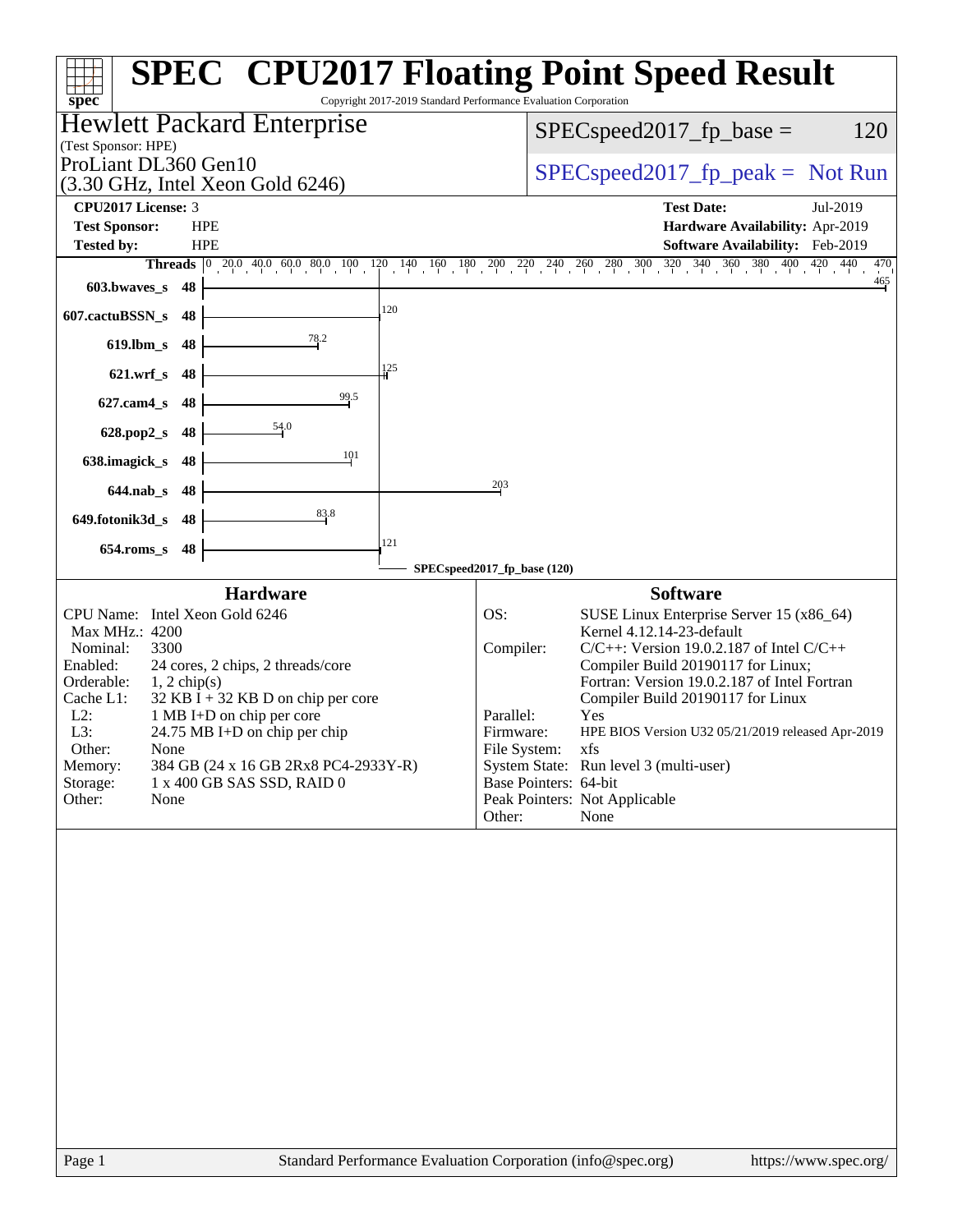# **[SPEC CPU2017 Floating Point Speed Result](http://www.spec.org/auto/cpu2017/Docs/result-fields.html#SPECCPU2017FloatingPointSpeedResult)**

Copyright 2017-2019 Standard Performance Evaluation Corporation

# Hewlett Packard Enterprise

(Test Sponsor: HPE)

**[spec](http://www.spec.org/)**

(3.30 GHz, Intel Xeon Gold 6246)

 $SPEC speed2017_fp\_base = 120$ 

# ProLiant DL360 Gen10  $SPEC speed2017$  fp\_peak = Not Run

**[CPU2017 License:](http://www.spec.org/auto/cpu2017/Docs/result-fields.html#CPU2017License)** 3 **[Test Date:](http://www.spec.org/auto/cpu2017/Docs/result-fields.html#TestDate)** Jul-2019 **[Test Sponsor:](http://www.spec.org/auto/cpu2017/Docs/result-fields.html#TestSponsor)** HPE **[Hardware Availability:](http://www.spec.org/auto/cpu2017/Docs/result-fields.html#HardwareAvailability)** Apr-2019 **[Tested by:](http://www.spec.org/auto/cpu2017/Docs/result-fields.html#Testedby)** HPE **[Software Availability:](http://www.spec.org/auto/cpu2017/Docs/result-fields.html#SoftwareAvailability)** Feb-2019

#### **[Results Table](http://www.spec.org/auto/cpu2017/Docs/result-fields.html#ResultsTable)**

|                                          | <b>Base</b>    |                |                |                |       |                | <b>Peak</b> |                |                |              |                |              |                |              |
|------------------------------------------|----------------|----------------|----------------|----------------|-------|----------------|-------------|----------------|----------------|--------------|----------------|--------------|----------------|--------------|
| <b>Benchmark</b>                         | <b>Threads</b> | <b>Seconds</b> | Ratio          | <b>Seconds</b> | Ratio | <b>Seconds</b> | Ratio       | <b>Threads</b> | <b>Seconds</b> | <b>Ratio</b> | <b>Seconds</b> | <b>Ratio</b> | <b>Seconds</b> | <b>Ratio</b> |
| $603.bwaves$ s                           | 48             | 127            | 465            | 127            | 465   | 127            | 465         |                |                |              |                |              |                |              |
| 607.cactuBSSN s                          | 48             | <u>139</u>     | <b>120</b>     | 139            | 120   | 138            | 120         |                |                |              |                |              |                |              |
| $619.$ lbm_s                             | 48             | 67.0           | 78.2           | 66.9           | 78.2  | 67.3           | 77.8        |                |                |              |                |              |                |              |
| $621$ .wrf s                             | 48             | 107            | 123            | 106            | 125   | 106            | 125         |                |                |              |                |              |                |              |
| $627$ .cam $4 \text{ s}$                 | 48             | 89.1           | 99.5           | 89.1           | 99.5  | 89.2           | 99.4        |                |                |              |                |              |                |              |
| $628.pop2_s$                             | 48             | 219            | 54.3           | 221            | 53.7  | 220            | 54.0        |                |                |              |                |              |                |              |
| 638.imagick_s                            | 48             | 143            | <b>101</b>     | 143            | 101   | 143            | 101         |                |                |              |                |              |                |              |
| $644$ .nab s                             | 48             | 86.2           | 203            | 86.2           | 203   | 86.2           | 203         |                |                |              |                |              |                |              |
| 649.fotonik3d s                          | 48             | 109            | 83.7           | <u> 109</u>    | 83.8  | 109            | 83.9        |                |                |              |                |              |                |              |
| $654$ .roms s                            | 48             | 130            | 121            | 131            | 120   | <b>130</b>     | <u>121</u>  |                |                |              |                |              |                |              |
| $SPEC speed2017$ fp base =<br><b>120</b> |                |                |                |                |       |                |             |                |                |              |                |              |                |              |
| $SPECspeed2017_fp\_peak =$               |                |                | <b>Not Run</b> |                |       |                |             |                |                |              |                |              |                |              |

Results appear in the [order in which they were run.](http://www.spec.org/auto/cpu2017/Docs/result-fields.html#RunOrder) Bold underlined text [indicates a median measurement](http://www.spec.org/auto/cpu2017/Docs/result-fields.html#Median).

#### **[Operating System Notes](http://www.spec.org/auto/cpu2017/Docs/result-fields.html#OperatingSystemNotes)**

 Stack size set to unlimited using "ulimit -s unlimited" Transparent Huge Pages enabled by default Prior to runcpu invocation Filesystem page cache synced and cleared with: sync; echo 3> /proc/sys/vm/drop\_caches

## **[General Notes](http://www.spec.org/auto/cpu2017/Docs/result-fields.html#GeneralNotes)**

Environment variables set by runcpu before the start of the run: KMP\_AFFINITY = "granularity=core,compact" LD\_LIBRARY\_PATH = "/home/cpu2017\_u2/lib/ia32:/home/cpu2017\_u2/lib/intel64" OMP\_STACKSIZE = "192M"

 Binaries compiled on a system with 1x Intel Core i9-7900X CPU + 32GB RAM memory using Redhat Enterprise Linux 7.5 NA: The test sponsor attests, as of date of publication, that CVE-2017-5754 (Meltdown) is mitigated in the system as tested and documented. Yes: The test sponsor attests, as of date of publication, that CVE-2017-5753 (Spectre variant 1) is mitigated in the system as tested and documented. Yes: The test sponsor attests, as of date of publication, that CVE-2017-5715 (Spectre variant 2) is mitigated in the system as tested and documented.

## **[Platform Notes](http://www.spec.org/auto/cpu2017/Docs/result-fields.html#PlatformNotes)**

BIOS Configuration: Thermal Configuration set to Maximum Cooling Memory Patrol Scrubbing set to Disabled

**(Continued on next page)**

Page 2 Standard Performance Evaluation Corporation [\(info@spec.org\)](mailto:info@spec.org) <https://www.spec.org/>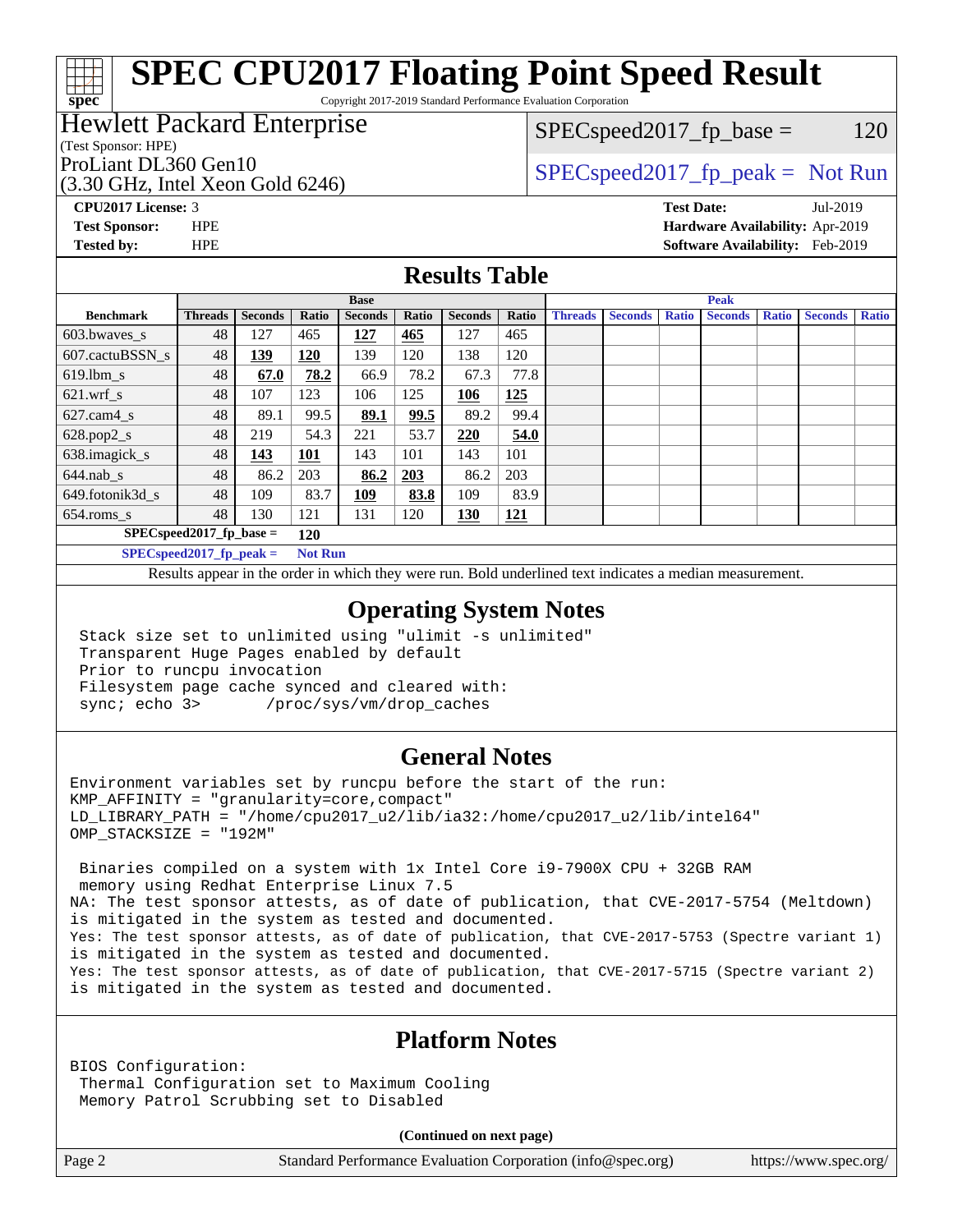# **[SPEC CPU2017 Floating Point Speed Result](http://www.spec.org/auto/cpu2017/Docs/result-fields.html#SPECCPU2017FloatingPointSpeedResult)**

Copyright 2017-2019 Standard Performance Evaluation Corporation

# Hewlett Packard Enterprise

 $SPEC speed2017_fp\_base = 120$ 

# (Test Sponsor: HPE)

(3.30 GHz, Intel Xeon Gold 6246)

ProLiant DL360 Gen10  $SPEC speed2017$  [p\_peak = Not Run

**[spec](http://www.spec.org/)**

**[CPU2017 License:](http://www.spec.org/auto/cpu2017/Docs/result-fields.html#CPU2017License)** 3 **[Test Date:](http://www.spec.org/auto/cpu2017/Docs/result-fields.html#TestDate)** Jul-2019 **[Test Sponsor:](http://www.spec.org/auto/cpu2017/Docs/result-fields.html#TestSponsor)** HPE **[Hardware Availability:](http://www.spec.org/auto/cpu2017/Docs/result-fields.html#HardwareAvailability)** Apr-2019 **[Tested by:](http://www.spec.org/auto/cpu2017/Docs/result-fields.html#Testedby)** HPE **[Software Availability:](http://www.spec.org/auto/cpu2017/Docs/result-fields.html#SoftwareAvailability)** Feb-2019

#### **[Platform Notes \(Continued\)](http://www.spec.org/auto/cpu2017/Docs/result-fields.html#PlatformNotes)**

Page 3 Standard Performance Evaluation Corporation [\(info@spec.org\)](mailto:info@spec.org) <https://www.spec.org/> LLC Prefetch set to Enabled LLC Dead Line Allocation set to Disabled Enhanced Processor Performance set to Enabled Workload Profile set to General Peak Frequency Compute Energy/Performance Bias set to Balanced Power Workload Profile set to Custom Numa Group Size Optimization set to Flat Intel UPI Link Power Management set to Enabled Sysinfo program /home/cpu2017\_u2/bin/sysinfo Rev: r5974 of 2018-05-19 9bcde8f2999c33d61f64985e45859ea9 running on linux-nub3 Wed Jul 17 10:58:00 2019 SUT (System Under Test) info as seen by some common utilities. For more information on this section, see <https://www.spec.org/cpu2017/Docs/config.html#sysinfo> From /proc/cpuinfo model name : Intel(R) Xeon(R) Gold 6246 CPU @ 3.30GHz 2 "physical id"s (chips) 48 "processors" cores, siblings (Caution: counting these is hw and system dependent. The following excerpts from /proc/cpuinfo might not be reliable. Use with caution.) cpu cores : 12 siblings : 24 physical 0: cores 1 2 4 8 9 10 11 16 17 19 26 27 physical 1: cores 0 2 4 8 9 10 11 17 18 19 25 27 From lscpu: Architecture: x86\_64 CPU op-mode(s): 32-bit, 64-bit Byte Order: Little Endian  $CPU(s):$  48 On-line CPU(s) list: 0-47 Thread(s) per core: 2 Core(s) per socket: 12 Socket(s): 2 NUMA node(s): 2 Vendor ID: GenuineIntel CPU family: 6 Model: 85 Model name: Intel(R) Xeon(R) Gold 6246 CPU @ 3.30GHz Stepping: CPU MHz: 3300.000 BogoMIPS: 6600.00 Virtualization: VT-x L1d cache: 32K L1i cache: 32K **(Continued on next page)**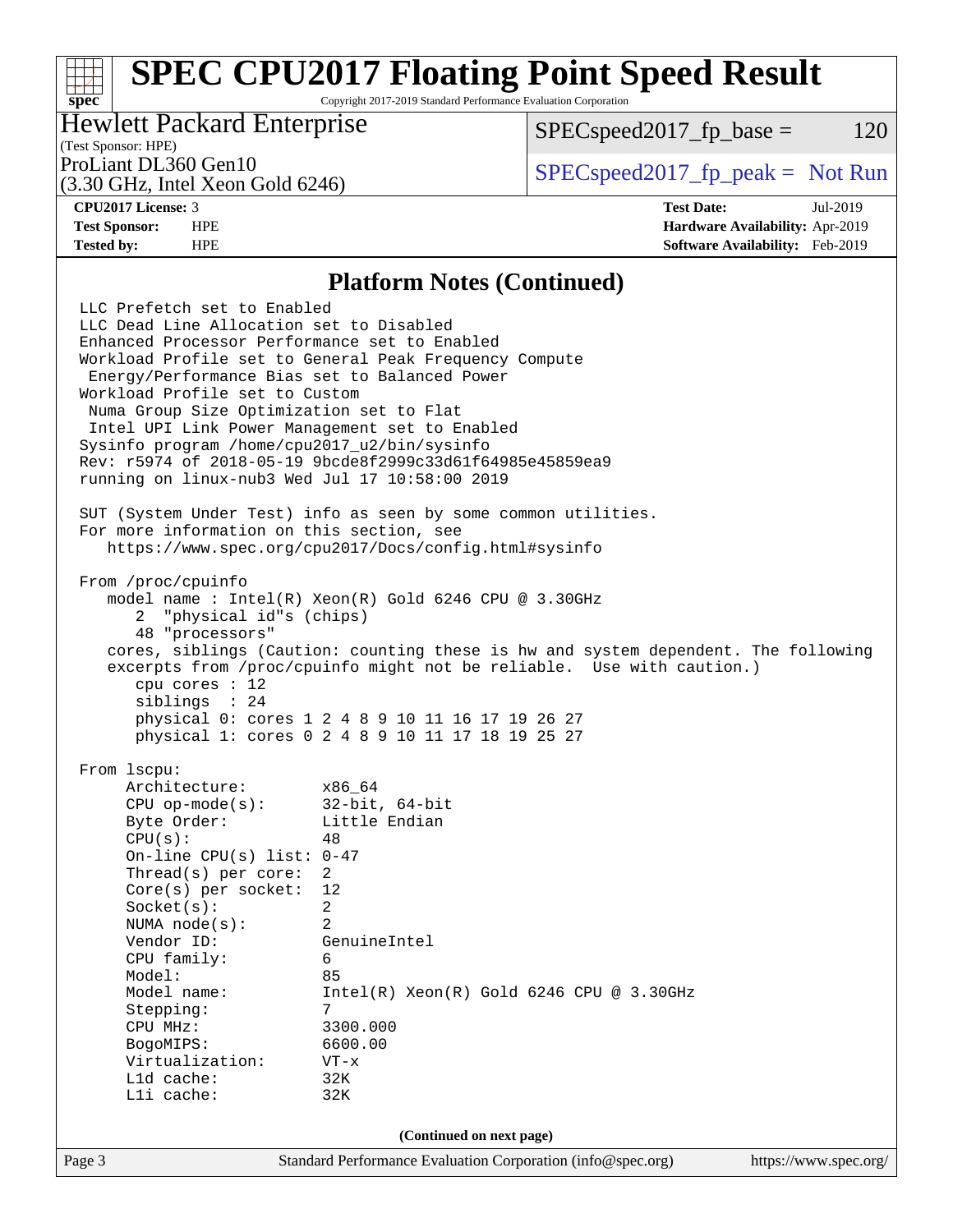#### Page 4 Standard Performance Evaluation Corporation [\(info@spec.org\)](mailto:info@spec.org) <https://www.spec.org/> **[spec](http://www.spec.org/) [SPEC CPU2017 Floating Point Speed Result](http://www.spec.org/auto/cpu2017/Docs/result-fields.html#SPECCPU2017FloatingPointSpeedResult)** Copyright 2017-2019 Standard Performance Evaluation Corporation (Test Sponsor: HPE) Hewlett Packard Enterprise (3.30 GHz, Intel Xeon Gold 6246) ProLiant DL360 Gen10  $SPEC speed2017$  [p\_peak = Not Run  $SPEC speed2017_fp\_base = 120$ **[CPU2017 License:](http://www.spec.org/auto/cpu2017/Docs/result-fields.html#CPU2017License)** 3 **[Test Date:](http://www.spec.org/auto/cpu2017/Docs/result-fields.html#TestDate)** Jul-2019 **[Test Sponsor:](http://www.spec.org/auto/cpu2017/Docs/result-fields.html#TestSponsor)** HPE **[Hardware Availability:](http://www.spec.org/auto/cpu2017/Docs/result-fields.html#HardwareAvailability)** Apr-2019 **[Tested by:](http://www.spec.org/auto/cpu2017/Docs/result-fields.html#Testedby)** HPE **[Software Availability:](http://www.spec.org/auto/cpu2017/Docs/result-fields.html#SoftwareAvailability)** Feb-2019 **[Platform Notes \(Continued\)](http://www.spec.org/auto/cpu2017/Docs/result-fields.html#PlatformNotes)** L2 cache: 1024K L3 cache: 25344K<br>NUMA node0 CPU(s): 0-11,24-35 NUMA node0 CPU(s): NUMA node1 CPU(s): 12-23,36-47 Flags: fpu vme de pse tsc msr pae mce cx8 apic sep mtrr pge mca cmov pat pse36 clflush dts acpi mmx fxsr sse sse2 ss ht tm pbe syscall nx pdpe1gb rdtscp lm constant\_tsc art arch\_perfmon pebs bts rep\_good nopl xtopology nonstop\_tsc cpuid aperfmperf tsc\_known\_freq pni pclmulqdq dtes64 monitor ds\_cpl vmx smx est tm2 ssse3 sdbg fma cx16 xtpr pdcm pcid dca sse4\_1 sse4\_2 x2apic movbe popcnt tsc\_deadline\_timer aes xsave avx f16c rdrand lahf\_lm abm 3dnowprefetch cpuid\_fault epb cat\_l3 cdp\_l3 invpcid\_single intel\_ppin mba tpr\_shadow vnmi flexpriority ept vpid fsgsbase tsc\_adjust bmi1 hle avx2 smep bmi2 erms invpcid rtm cqm mpx rdt\_a avx512f avx512dq rdseed adx smap clflushopt clwb intel\_pt avx512cd avx512bw avx512vl xsaveopt xsavec xgetbv1 xsaves cqm\_llc cqm\_occup\_llc cqm\_mbm\_total cqm\_mbm\_local ibpb ibrs stibp dtherm ida arat pln pts pku ospke avx512\_vnni arch\_capabilities ssbd /proc/cpuinfo cache data cache size : 25344 KB From numactl --hardware WARNING: a numactl 'node' might or might not correspond to a physical chip. available: 2 nodes (0-1) node 0 cpus: 0 1 2 3 4 5 6 7 8 9 10 11 24 25 26 27 28 29 30 31 32 33 34 35 node 0 size: 193117 MB node 0 free: 192600 MB node 1 cpus: 12 13 14 15 16 17 18 19 20 21 22 23 36 37 38 39 40 41 42 43 44 45 46 47 node 1 size: 193501 MB node 1 free: 193263 MB node distances: node 0 1 0: 10 21 1: 21 10 From /proc/meminfo MemTotal: 395898020 kB HugePages\_Total: 0 Hugepagesize: 2048 kB From /etc/\*release\* /etc/\*version\* os-release: NAME="SLES" VERSION="15" VERSION\_ID="15" PRETTY\_NAME="SUSE Linux Enterprise Server 15" ID="sles" ID\_LIKE="suse" ANSI\_COLOR="0;32" **(Continued on next page)**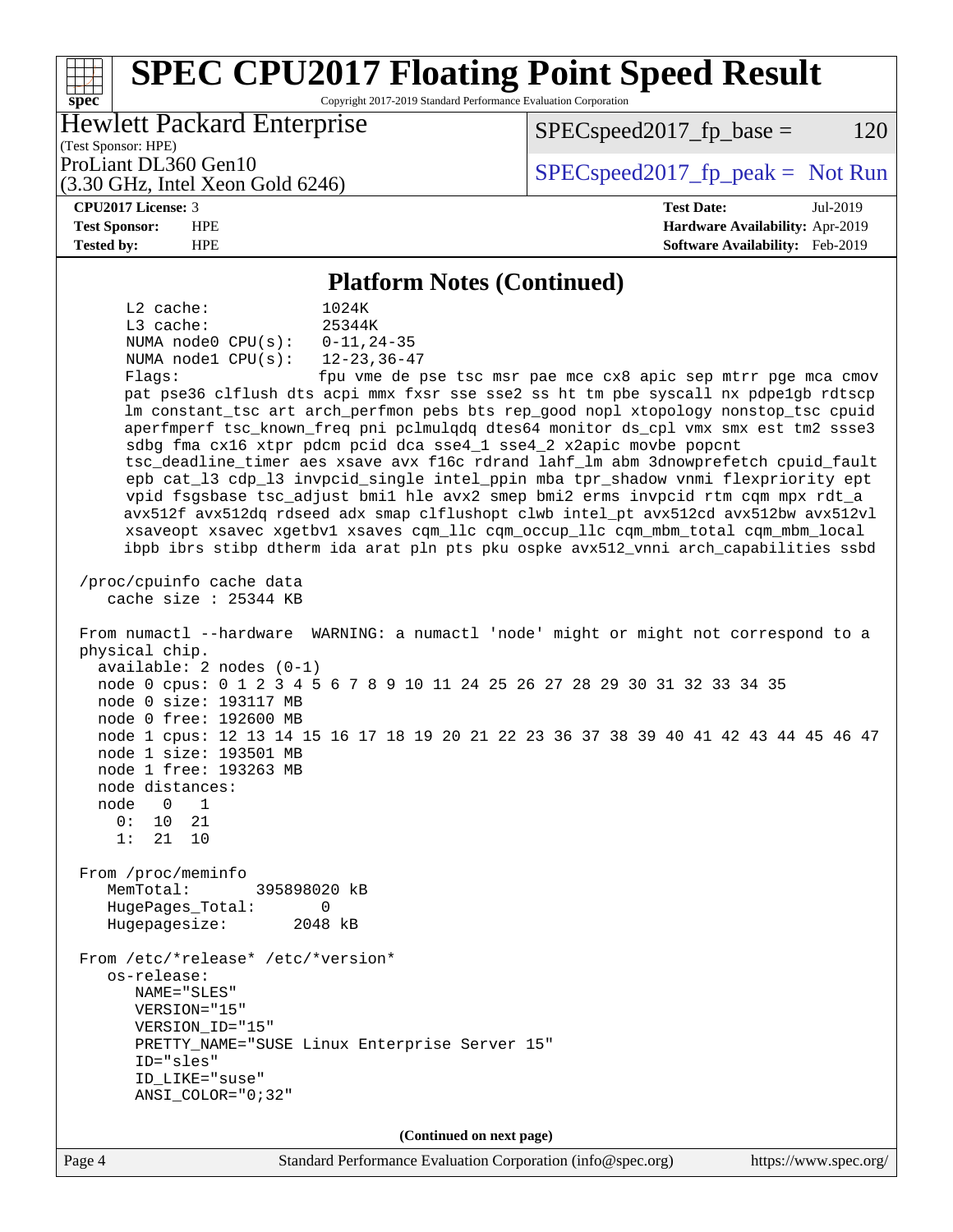#### **[spec](http://www.spec.org/) [SPEC CPU2017 Floating Point Speed Result](http://www.spec.org/auto/cpu2017/Docs/result-fields.html#SPECCPU2017FloatingPointSpeedResult)** Copyright 2017-2019 Standard Performance Evaluation Corporation Hewlett Packard Enterprise  $SPEC speed2017_fp\_base = 120$

(Test Sponsor: HPE)

ProLiant DL360 Gen10  $SPEC speed2017_f$   $p\_peak = Not Run$ 

# (3.30 GHz, Intel Xeon Gold 6246)

**[CPU2017 License:](http://www.spec.org/auto/cpu2017/Docs/result-fields.html#CPU2017License)** 3 **[Test Date:](http://www.spec.org/auto/cpu2017/Docs/result-fields.html#TestDate)** Jul-2019 **[Test Sponsor:](http://www.spec.org/auto/cpu2017/Docs/result-fields.html#TestSponsor)** HPE **[Hardware Availability:](http://www.spec.org/auto/cpu2017/Docs/result-fields.html#HardwareAvailability)** Apr-2019 **[Tested by:](http://www.spec.org/auto/cpu2017/Docs/result-fields.html#Testedby)** HPE **[Software Availability:](http://www.spec.org/auto/cpu2017/Docs/result-fields.html#SoftwareAvailability)** Feb-2019

### **[Platform Notes \(Continued\)](http://www.spec.org/auto/cpu2017/Docs/result-fields.html#PlatformNotes)**

CPE\_NAME="cpe:/o:suse:sles:15"

uname -a:

 Linux linux-nub3 4.12.14-23-default #1 SMP Tue May 29 21:04:44 UTC 2018 (cd0437b) x86\_64 x86\_64 x86\_64 GNU/Linux

Kernel self-reported vulnerability status:

 CVE-2017-5754 (Meltdown): Not affected CVE-2017-5753 (Spectre variant 1): Mitigation: \_\_user pointer sanitization CVE-2017-5715 (Spectre variant 2): Mitigation: Indirect Branch Restricted Speculation, IBPB, IBRS\_FW

run-level 3 Jul 17 10:55

 SPEC is set to: /home/cpu2017\_u2 Filesystem Type Size Used Avail Use% Mounted on /dev/sda1 xfs 373G 137G 237G 37% /home

 Additional information from dmidecode follows. WARNING: Use caution when you interpret this section. The 'dmidecode' program reads system data which is "intended to allow hardware to be accurately determined", but the intent may not be met, as there are frequent changes to hardware, firmware, and the "DMTF SMBIOS" standard. BIOS HPE U32 05/21/2019 Memory:

24x UNKNOWN NOT AVAILABLE 16 GB 2 rank 2933

(End of data from sysinfo program)

#### **[Compiler Version Notes](http://www.spec.org/auto/cpu2017/Docs/result-fields.html#CompilerVersionNotes)**

============================================================================== CC 619.lbm\_s(base) 638.imagick\_s(base) 644.nab\_s(base) ------------------------------------------------------------------------------ Intel(R) C Intel(R) 64 Compiler for applications running on Intel(R) 64, Version 19.0.2.187 Build 20190117 Copyright (C) 1985-2019 Intel Corporation. All rights reserved. ------------------------------------------------------------------------------ ============================================================================== FC 607.cactuBSSN\_s(base) ------------------------------------------------------------------------------ Intel(R)  $C++$  Intel(R) 64 Compiler for applications running on Intel(R) 64, Version 19.0.2.187 Build 20190117 Copyright (C) 1985-2019 Intel Corporation. All rights reserved. Intel(R) C Intel(R) 64 Compiler for applications running on Intel(R)  $64$ , **(Continued on next page)**

Page 5 Standard Performance Evaluation Corporation [\(info@spec.org\)](mailto:info@spec.org) <https://www.spec.org/>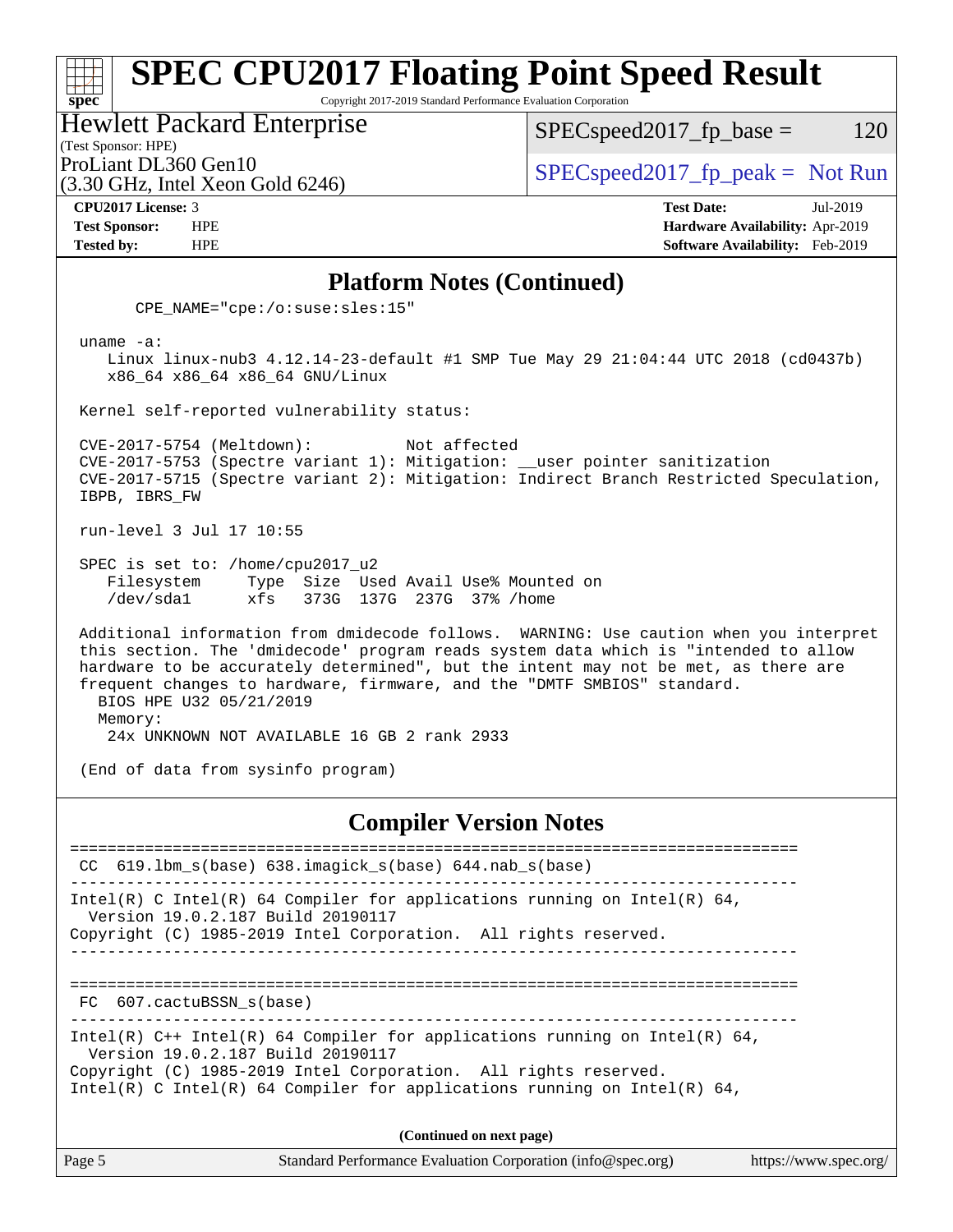#### **[spec](http://www.spec.org/) [SPEC CPU2017 Floating Point Speed Result](http://www.spec.org/auto/cpu2017/Docs/result-fields.html#SPECCPU2017FloatingPointSpeedResult)** Copyright 2017-2019 Standard Performance Evaluation Corporation

Hewlett Packard Enterprise

 $SPEC speed2017_fp\_base = 120$ 

# (Test Sponsor: HPE)

(3.30 GHz, Intel Xeon Gold 6246)

ProLiant DL360 Gen10<br>  $SPEC speed2017<sub>rfp</sub> peak = Not Run$ 

**[CPU2017 License:](http://www.spec.org/auto/cpu2017/Docs/result-fields.html#CPU2017License)** 3 **[Test Date:](http://www.spec.org/auto/cpu2017/Docs/result-fields.html#TestDate)** Jul-2019 **[Test Sponsor:](http://www.spec.org/auto/cpu2017/Docs/result-fields.html#TestSponsor)** HPE **[Hardware Availability:](http://www.spec.org/auto/cpu2017/Docs/result-fields.html#HardwareAvailability)** Apr-2019 **[Tested by:](http://www.spec.org/auto/cpu2017/Docs/result-fields.html#Testedby)** HPE **[Software Availability:](http://www.spec.org/auto/cpu2017/Docs/result-fields.html#SoftwareAvailability)** Feb-2019

## **[Compiler Version Notes \(Continued\)](http://www.spec.org/auto/cpu2017/Docs/result-fields.html#CompilerVersionNotes)**

| Version 19.0.2.187 Build 20190117<br>Copyright (C) 1985-2019 Intel Corporation. All rights reserved.<br>Intel(R) Fortran Intel(R) 64 Compiler for applications running on Intel(R)<br>64, Version 19.0.2.187 Build 20190117                                                                                                                                                |
|----------------------------------------------------------------------------------------------------------------------------------------------------------------------------------------------------------------------------------------------------------------------------------------------------------------------------------------------------------------------------|
| Copyright (C) 1985-2019 Intel Corporation. All rights reserved.                                                                                                                                                                                                                                                                                                            |
| $FC 603.bwaves_s(base) 649.fotonik3d_s(base) 654.roms_s(base)$                                                                                                                                                                                                                                                                                                             |
| Intel(R) Fortran Intel(R) 64 Compiler for applications running on Intel(R)<br>64, Version 19.0.2.187 Build 20190117<br>Copyright (C) 1985-2019 Intel Corporation. All rights reserved.                                                                                                                                                                                     |
| CC $621.$ wrf $s(base)$ $627.$ cam4 $s(base)$ $628.$ pop2 $s(base)$                                                                                                                                                                                                                                                                                                        |
| Intel(R) Fortran Intel(R) 64 Compiler for applications running on Intel(R)<br>64, Version 19.0.2.187 Build 20190117<br>Copyright (C) 1985-2019 Intel Corporation. All rights reserved.<br>Intel(R) C Intel(R) 64 Compiler for applications running on Intel(R) 64,<br>Version 19.0.2.187 Build 20190117<br>Copyright (C) 1985-2019 Intel Corporation. All rights reserved. |

# **[Base Compiler Invocation](http://www.spec.org/auto/cpu2017/Docs/result-fields.html#BaseCompilerInvocation)**

[C benchmarks](http://www.spec.org/auto/cpu2017/Docs/result-fields.html#Cbenchmarks): [icc -m64 -std=c11](http://www.spec.org/cpu2017/results/res2019q3/cpu2017-20190723-16337.flags.html#user_CCbase_intel_icc_64bit_c11_33ee0cdaae7deeeab2a9725423ba97205ce30f63b9926c2519791662299b76a0318f32ddfffdc46587804de3178b4f9328c46fa7c2b0cd779d7a61945c91cd35)

[Fortran benchmarks](http://www.spec.org/auto/cpu2017/Docs/result-fields.html#Fortranbenchmarks): [ifort -m64](http://www.spec.org/cpu2017/results/res2019q3/cpu2017-20190723-16337.flags.html#user_FCbase_intel_ifort_64bit_24f2bb282fbaeffd6157abe4f878425411749daecae9a33200eee2bee2fe76f3b89351d69a8130dd5949958ce389cf37ff59a95e7a40d588e8d3a57e0c3fd751)

[Benchmarks using both Fortran and C](http://www.spec.org/auto/cpu2017/Docs/result-fields.html#BenchmarksusingbothFortranandC): [ifort -m64](http://www.spec.org/cpu2017/results/res2019q3/cpu2017-20190723-16337.flags.html#user_CC_FCbase_intel_ifort_64bit_24f2bb282fbaeffd6157abe4f878425411749daecae9a33200eee2bee2fe76f3b89351d69a8130dd5949958ce389cf37ff59a95e7a40d588e8d3a57e0c3fd751) [icc -m64 -std=c11](http://www.spec.org/cpu2017/results/res2019q3/cpu2017-20190723-16337.flags.html#user_CC_FCbase_intel_icc_64bit_c11_33ee0cdaae7deeeab2a9725423ba97205ce30f63b9926c2519791662299b76a0318f32ddfffdc46587804de3178b4f9328c46fa7c2b0cd779d7a61945c91cd35)

[Benchmarks using Fortran, C, and C++:](http://www.spec.org/auto/cpu2017/Docs/result-fields.html#BenchmarksusingFortranCandCXX) [icpc -m64](http://www.spec.org/cpu2017/results/res2019q3/cpu2017-20190723-16337.flags.html#user_CC_CXX_FCbase_intel_icpc_64bit_4ecb2543ae3f1412ef961e0650ca070fec7b7afdcd6ed48761b84423119d1bf6bdf5cad15b44d48e7256388bc77273b966e5eb805aefd121eb22e9299b2ec9d9) [icc -m64 -std=c11](http://www.spec.org/cpu2017/results/res2019q3/cpu2017-20190723-16337.flags.html#user_CC_CXX_FCbase_intel_icc_64bit_c11_33ee0cdaae7deeeab2a9725423ba97205ce30f63b9926c2519791662299b76a0318f32ddfffdc46587804de3178b4f9328c46fa7c2b0cd779d7a61945c91cd35) [ifort -m64](http://www.spec.org/cpu2017/results/res2019q3/cpu2017-20190723-16337.flags.html#user_CC_CXX_FCbase_intel_ifort_64bit_24f2bb282fbaeffd6157abe4f878425411749daecae9a33200eee2bee2fe76f3b89351d69a8130dd5949958ce389cf37ff59a95e7a40d588e8d3a57e0c3fd751)

# **[Base Portability Flags](http://www.spec.org/auto/cpu2017/Docs/result-fields.html#BasePortabilityFlags)**

603.bwaves\_s: [-DSPEC\\_LP64](http://www.spec.org/cpu2017/results/res2019q3/cpu2017-20190723-16337.flags.html#suite_basePORTABILITY603_bwaves_s_DSPEC_LP64)

**(Continued on next page)**

Page 6 Standard Performance Evaluation Corporation [\(info@spec.org\)](mailto:info@spec.org) <https://www.spec.org/>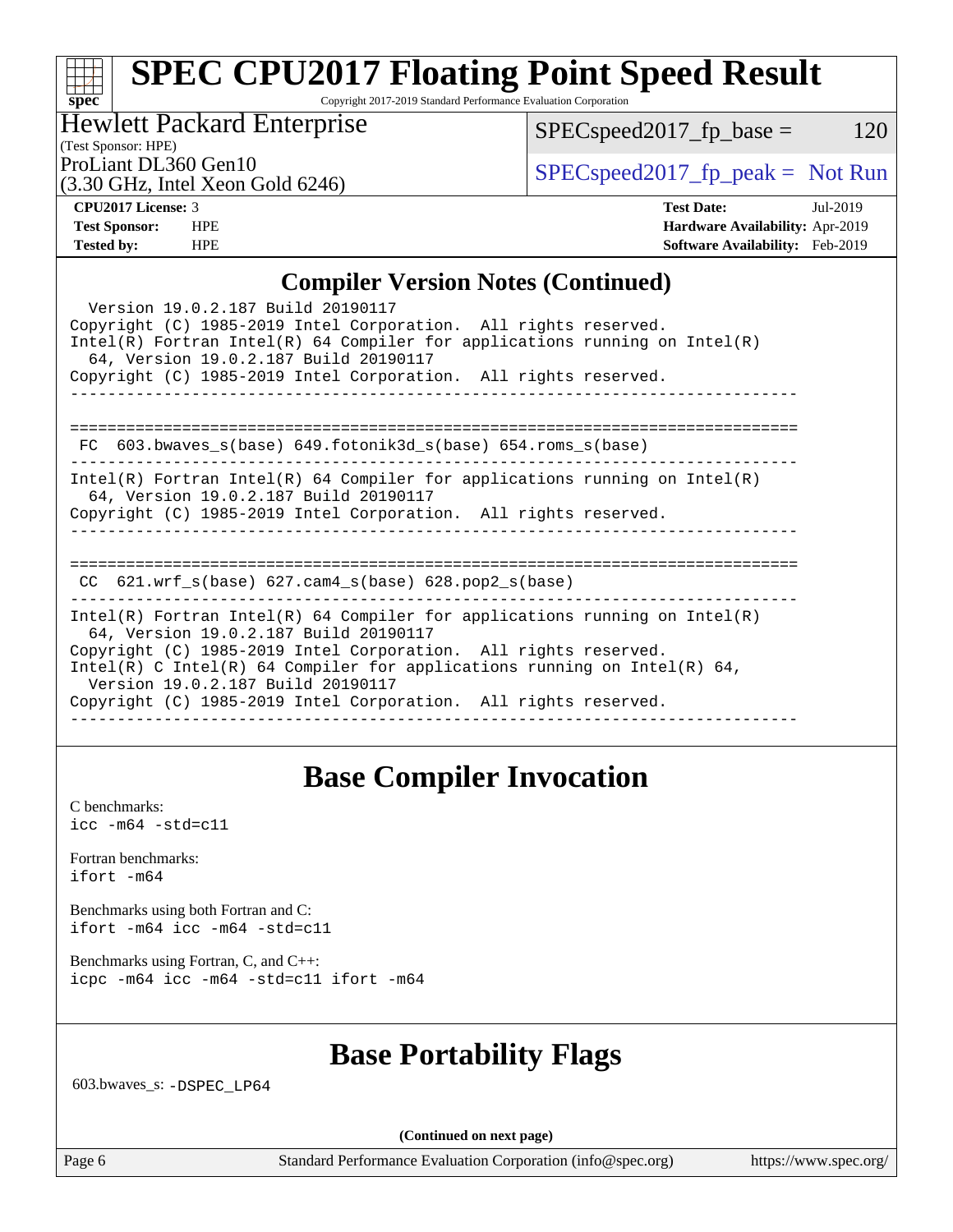# **[SPEC CPU2017 Floating Point Speed Result](http://www.spec.org/auto/cpu2017/Docs/result-fields.html#SPECCPU2017FloatingPointSpeedResult)**

Copyright 2017-2019 Standard Performance Evaluation Corporation

# Hewlett Packard Enterprise

 $SPEC speed2017_f p\_base = 120$ 

(Test Sponsor: HPE)

(3.30 GHz, Intel Xeon Gold 6246)

ProLiant DL360 Gen10  $SPEC speed2017$  [p\_peak = Not Run

**[spec](http://www.spec.org/)**

**[CPU2017 License:](http://www.spec.org/auto/cpu2017/Docs/result-fields.html#CPU2017License)** 3 **[Test Date:](http://www.spec.org/auto/cpu2017/Docs/result-fields.html#TestDate)** Jul-2019 **[Test Sponsor:](http://www.spec.org/auto/cpu2017/Docs/result-fields.html#TestSponsor)** HPE **[Hardware Availability:](http://www.spec.org/auto/cpu2017/Docs/result-fields.html#HardwareAvailability)** Apr-2019 **[Tested by:](http://www.spec.org/auto/cpu2017/Docs/result-fields.html#Testedby)** HPE **[Software Availability:](http://www.spec.org/auto/cpu2017/Docs/result-fields.html#SoftwareAvailability)** Feb-2019

# **[Base Portability Flags \(Continued\)](http://www.spec.org/auto/cpu2017/Docs/result-fields.html#BasePortabilityFlags)**

 607.cactuBSSN\_s: [-DSPEC\\_LP64](http://www.spec.org/cpu2017/results/res2019q3/cpu2017-20190723-16337.flags.html#suite_basePORTABILITY607_cactuBSSN_s_DSPEC_LP64) 619.lbm\_s: [-DSPEC\\_LP64](http://www.spec.org/cpu2017/results/res2019q3/cpu2017-20190723-16337.flags.html#suite_basePORTABILITY619_lbm_s_DSPEC_LP64) 621.wrf\_s: [-DSPEC\\_LP64](http://www.spec.org/cpu2017/results/res2019q3/cpu2017-20190723-16337.flags.html#suite_basePORTABILITY621_wrf_s_DSPEC_LP64) [-DSPEC\\_CASE\\_FLAG](http://www.spec.org/cpu2017/results/res2019q3/cpu2017-20190723-16337.flags.html#b621.wrf_s_baseCPORTABILITY_DSPEC_CASE_FLAG) [-convert big\\_endian](http://www.spec.org/cpu2017/results/res2019q3/cpu2017-20190723-16337.flags.html#user_baseFPORTABILITY621_wrf_s_convert_big_endian_c3194028bc08c63ac5d04de18c48ce6d347e4e562e8892b8bdbdc0214820426deb8554edfa529a3fb25a586e65a3d812c835984020483e7e73212c4d31a38223) 627.cam4\_s: [-DSPEC\\_LP64](http://www.spec.org/cpu2017/results/res2019q3/cpu2017-20190723-16337.flags.html#suite_basePORTABILITY627_cam4_s_DSPEC_LP64) [-DSPEC\\_CASE\\_FLAG](http://www.spec.org/cpu2017/results/res2019q3/cpu2017-20190723-16337.flags.html#b627.cam4_s_baseCPORTABILITY_DSPEC_CASE_FLAG) 628.pop2\_s: [-DSPEC\\_LP64](http://www.spec.org/cpu2017/results/res2019q3/cpu2017-20190723-16337.flags.html#suite_basePORTABILITY628_pop2_s_DSPEC_LP64) [-DSPEC\\_CASE\\_FLAG](http://www.spec.org/cpu2017/results/res2019q3/cpu2017-20190723-16337.flags.html#b628.pop2_s_baseCPORTABILITY_DSPEC_CASE_FLAG) [-convert big\\_endian](http://www.spec.org/cpu2017/results/res2019q3/cpu2017-20190723-16337.flags.html#user_baseFPORTABILITY628_pop2_s_convert_big_endian_c3194028bc08c63ac5d04de18c48ce6d347e4e562e8892b8bdbdc0214820426deb8554edfa529a3fb25a586e65a3d812c835984020483e7e73212c4d31a38223) [-assume byterecl](http://www.spec.org/cpu2017/results/res2019q3/cpu2017-20190723-16337.flags.html#user_baseFPORTABILITY628_pop2_s_assume_byterecl_7e47d18b9513cf18525430bbf0f2177aa9bf368bc7a059c09b2c06a34b53bd3447c950d3f8d6c70e3faf3a05c8557d66a5798b567902e8849adc142926523472) 638.imagick\_s: [-DSPEC\\_LP64](http://www.spec.org/cpu2017/results/res2019q3/cpu2017-20190723-16337.flags.html#suite_basePORTABILITY638_imagick_s_DSPEC_LP64) 644.nab\_s: [-DSPEC\\_LP64](http://www.spec.org/cpu2017/results/res2019q3/cpu2017-20190723-16337.flags.html#suite_basePORTABILITY644_nab_s_DSPEC_LP64) 649.fotonik3d\_s: [-DSPEC\\_LP64](http://www.spec.org/cpu2017/results/res2019q3/cpu2017-20190723-16337.flags.html#suite_basePORTABILITY649_fotonik3d_s_DSPEC_LP64) 654.roms\_s: [-DSPEC\\_LP64](http://www.spec.org/cpu2017/results/res2019q3/cpu2017-20190723-16337.flags.html#suite_basePORTABILITY654_roms_s_DSPEC_LP64)

# **[Base Optimization Flags](http://www.spec.org/auto/cpu2017/Docs/result-fields.html#BaseOptimizationFlags)**

[C benchmarks](http://www.spec.org/auto/cpu2017/Docs/result-fields.html#Cbenchmarks):

[-xCORE-AVX512](http://www.spec.org/cpu2017/results/res2019q3/cpu2017-20190723-16337.flags.html#user_CCbase_f-xCORE-AVX512) [-ipo](http://www.spec.org/cpu2017/results/res2019q3/cpu2017-20190723-16337.flags.html#user_CCbase_f-ipo) [-O3](http://www.spec.org/cpu2017/results/res2019q3/cpu2017-20190723-16337.flags.html#user_CCbase_f-O3) [-no-prec-div](http://www.spec.org/cpu2017/results/res2019q3/cpu2017-20190723-16337.flags.html#user_CCbase_f-no-prec-div) [-qopt-prefetch](http://www.spec.org/cpu2017/results/res2019q3/cpu2017-20190723-16337.flags.html#user_CCbase_f-qopt-prefetch) [-ffinite-math-only](http://www.spec.org/cpu2017/results/res2019q3/cpu2017-20190723-16337.flags.html#user_CCbase_f_finite_math_only_cb91587bd2077682c4b38af759c288ed7c732db004271a9512da14a4f8007909a5f1427ecbf1a0fb78ff2a814402c6114ac565ca162485bbcae155b5e4258871) [-qopt-mem-layout-trans=4](http://www.spec.org/cpu2017/results/res2019q3/cpu2017-20190723-16337.flags.html#user_CCbase_f-qopt-mem-layout-trans_fa39e755916c150a61361b7846f310bcdf6f04e385ef281cadf3647acec3f0ae266d1a1d22d972a7087a248fd4e6ca390a3634700869573d231a252c784941a8) [-qopenmp](http://www.spec.org/cpu2017/results/res2019q3/cpu2017-20190723-16337.flags.html#user_CCbase_qopenmp_16be0c44f24f464004c6784a7acb94aca937f053568ce72f94b139a11c7c168634a55f6653758ddd83bcf7b8463e8028bb0b48b77bcddc6b78d5d95bb1df2967) [-DSPEC\\_OPENMP](http://www.spec.org/cpu2017/results/res2019q3/cpu2017-20190723-16337.flags.html#suite_CCbase_DSPEC_OPENMP)

[Fortran benchmarks](http://www.spec.org/auto/cpu2017/Docs/result-fields.html#Fortranbenchmarks):

[-DSPEC\\_OPENMP](http://www.spec.org/cpu2017/results/res2019q3/cpu2017-20190723-16337.flags.html#suite_FCbase_DSPEC_OPENMP) [-xCORE-AVX512](http://www.spec.org/cpu2017/results/res2019q3/cpu2017-20190723-16337.flags.html#user_FCbase_f-xCORE-AVX512) [-ipo](http://www.spec.org/cpu2017/results/res2019q3/cpu2017-20190723-16337.flags.html#user_FCbase_f-ipo) [-O3](http://www.spec.org/cpu2017/results/res2019q3/cpu2017-20190723-16337.flags.html#user_FCbase_f-O3) [-no-prec-div](http://www.spec.org/cpu2017/results/res2019q3/cpu2017-20190723-16337.flags.html#user_FCbase_f-no-prec-div) [-qopt-prefetch](http://www.spec.org/cpu2017/results/res2019q3/cpu2017-20190723-16337.flags.html#user_FCbase_f-qopt-prefetch) [-ffinite-math-only](http://www.spec.org/cpu2017/results/res2019q3/cpu2017-20190723-16337.flags.html#user_FCbase_f_finite_math_only_cb91587bd2077682c4b38af759c288ed7c732db004271a9512da14a4f8007909a5f1427ecbf1a0fb78ff2a814402c6114ac565ca162485bbcae155b5e4258871) [-qopt-mem-layout-trans=4](http://www.spec.org/cpu2017/results/res2019q3/cpu2017-20190723-16337.flags.html#user_FCbase_f-qopt-mem-layout-trans_fa39e755916c150a61361b7846f310bcdf6f04e385ef281cadf3647acec3f0ae266d1a1d22d972a7087a248fd4e6ca390a3634700869573d231a252c784941a8) [-qopenmp](http://www.spec.org/cpu2017/results/res2019q3/cpu2017-20190723-16337.flags.html#user_FCbase_qopenmp_16be0c44f24f464004c6784a7acb94aca937f053568ce72f94b139a11c7c168634a55f6653758ddd83bcf7b8463e8028bb0b48b77bcddc6b78d5d95bb1df2967) [-nostandard-realloc-lhs](http://www.spec.org/cpu2017/results/res2019q3/cpu2017-20190723-16337.flags.html#user_FCbase_f_2003_std_realloc_82b4557e90729c0f113870c07e44d33d6f5a304b4f63d4c15d2d0f1fab99f5daaed73bdb9275d9ae411527f28b936061aa8b9c8f2d63842963b95c9dd6426b8a)

[Benchmarks using both Fortran and C](http://www.spec.org/auto/cpu2017/Docs/result-fields.html#BenchmarksusingbothFortranandC):

[-xCORE-AVX512](http://www.spec.org/cpu2017/results/res2019q3/cpu2017-20190723-16337.flags.html#user_CC_FCbase_f-xCORE-AVX512) [-ipo](http://www.spec.org/cpu2017/results/res2019q3/cpu2017-20190723-16337.flags.html#user_CC_FCbase_f-ipo) [-O3](http://www.spec.org/cpu2017/results/res2019q3/cpu2017-20190723-16337.flags.html#user_CC_FCbase_f-O3) [-no-prec-div](http://www.spec.org/cpu2017/results/res2019q3/cpu2017-20190723-16337.flags.html#user_CC_FCbase_f-no-prec-div) [-qopt-prefetch](http://www.spec.org/cpu2017/results/res2019q3/cpu2017-20190723-16337.flags.html#user_CC_FCbase_f-qopt-prefetch) [-ffinite-math-only](http://www.spec.org/cpu2017/results/res2019q3/cpu2017-20190723-16337.flags.html#user_CC_FCbase_f_finite_math_only_cb91587bd2077682c4b38af759c288ed7c732db004271a9512da14a4f8007909a5f1427ecbf1a0fb78ff2a814402c6114ac565ca162485bbcae155b5e4258871) [-qopt-mem-layout-trans=4](http://www.spec.org/cpu2017/results/res2019q3/cpu2017-20190723-16337.flags.html#user_CC_FCbase_f-qopt-mem-layout-trans_fa39e755916c150a61361b7846f310bcdf6f04e385ef281cadf3647acec3f0ae266d1a1d22d972a7087a248fd4e6ca390a3634700869573d231a252c784941a8) [-qopenmp](http://www.spec.org/cpu2017/results/res2019q3/cpu2017-20190723-16337.flags.html#user_CC_FCbase_qopenmp_16be0c44f24f464004c6784a7acb94aca937f053568ce72f94b139a11c7c168634a55f6653758ddd83bcf7b8463e8028bb0b48b77bcddc6b78d5d95bb1df2967) [-DSPEC\\_OPENMP](http://www.spec.org/cpu2017/results/res2019q3/cpu2017-20190723-16337.flags.html#suite_CC_FCbase_DSPEC_OPENMP) [-nostandard-realloc-lhs](http://www.spec.org/cpu2017/results/res2019q3/cpu2017-20190723-16337.flags.html#user_CC_FCbase_f_2003_std_realloc_82b4557e90729c0f113870c07e44d33d6f5a304b4f63d4c15d2d0f1fab99f5daaed73bdb9275d9ae411527f28b936061aa8b9c8f2d63842963b95c9dd6426b8a)

[Benchmarks using Fortran, C, and C++:](http://www.spec.org/auto/cpu2017/Docs/result-fields.html#BenchmarksusingFortranCandCXX)

[-xCORE-AVX512](http://www.spec.org/cpu2017/results/res2019q3/cpu2017-20190723-16337.flags.html#user_CC_CXX_FCbase_f-xCORE-AVX512) [-ipo](http://www.spec.org/cpu2017/results/res2019q3/cpu2017-20190723-16337.flags.html#user_CC_CXX_FCbase_f-ipo) -03 [-no-prec-div](http://www.spec.org/cpu2017/results/res2019q3/cpu2017-20190723-16337.flags.html#user_CC_CXX_FCbase_f-no-prec-div) [-qopt-prefetch](http://www.spec.org/cpu2017/results/res2019q3/cpu2017-20190723-16337.flags.html#user_CC_CXX_FCbase_f-qopt-prefetch) [-ffinite-math-only](http://www.spec.org/cpu2017/results/res2019q3/cpu2017-20190723-16337.flags.html#user_CC_CXX_FCbase_f_finite_math_only_cb91587bd2077682c4b38af759c288ed7c732db004271a9512da14a4f8007909a5f1427ecbf1a0fb78ff2a814402c6114ac565ca162485bbcae155b5e4258871) [-qopt-mem-layout-trans=4](http://www.spec.org/cpu2017/results/res2019q3/cpu2017-20190723-16337.flags.html#user_CC_CXX_FCbase_f-qopt-mem-layout-trans_fa39e755916c150a61361b7846f310bcdf6f04e385ef281cadf3647acec3f0ae266d1a1d22d972a7087a248fd4e6ca390a3634700869573d231a252c784941a8) [-qopenmp](http://www.spec.org/cpu2017/results/res2019q3/cpu2017-20190723-16337.flags.html#user_CC_CXX_FCbase_qopenmp_16be0c44f24f464004c6784a7acb94aca937f053568ce72f94b139a11c7c168634a55f6653758ddd83bcf7b8463e8028bb0b48b77bcddc6b78d5d95bb1df2967) [-DSPEC\\_OPENMP](http://www.spec.org/cpu2017/results/res2019q3/cpu2017-20190723-16337.flags.html#suite_CC_CXX_FCbase_DSPEC_OPENMP) [-nostandard-realloc-lhs](http://www.spec.org/cpu2017/results/res2019q3/cpu2017-20190723-16337.flags.html#user_CC_CXX_FCbase_f_2003_std_realloc_82b4557e90729c0f113870c07e44d33d6f5a304b4f63d4c15d2d0f1fab99f5daaed73bdb9275d9ae411527f28b936061aa8b9c8f2d63842963b95c9dd6426b8a)

The flags files that were used to format this result can be browsed at <http://www.spec.org/cpu2017/flags/HPE-Platform-Flags-Intel-V1.2-CLX-revB.html> <http://www.spec.org/cpu2017/flags/HPE-ic19.0u1-flags-linux64.html>

You can also download the XML flags sources by saving the following links: <http://www.spec.org/cpu2017/flags/HPE-Platform-Flags-Intel-V1.2-CLX-revB.xml> <http://www.spec.org/cpu2017/flags/HPE-ic19.0u1-flags-linux64.xml>